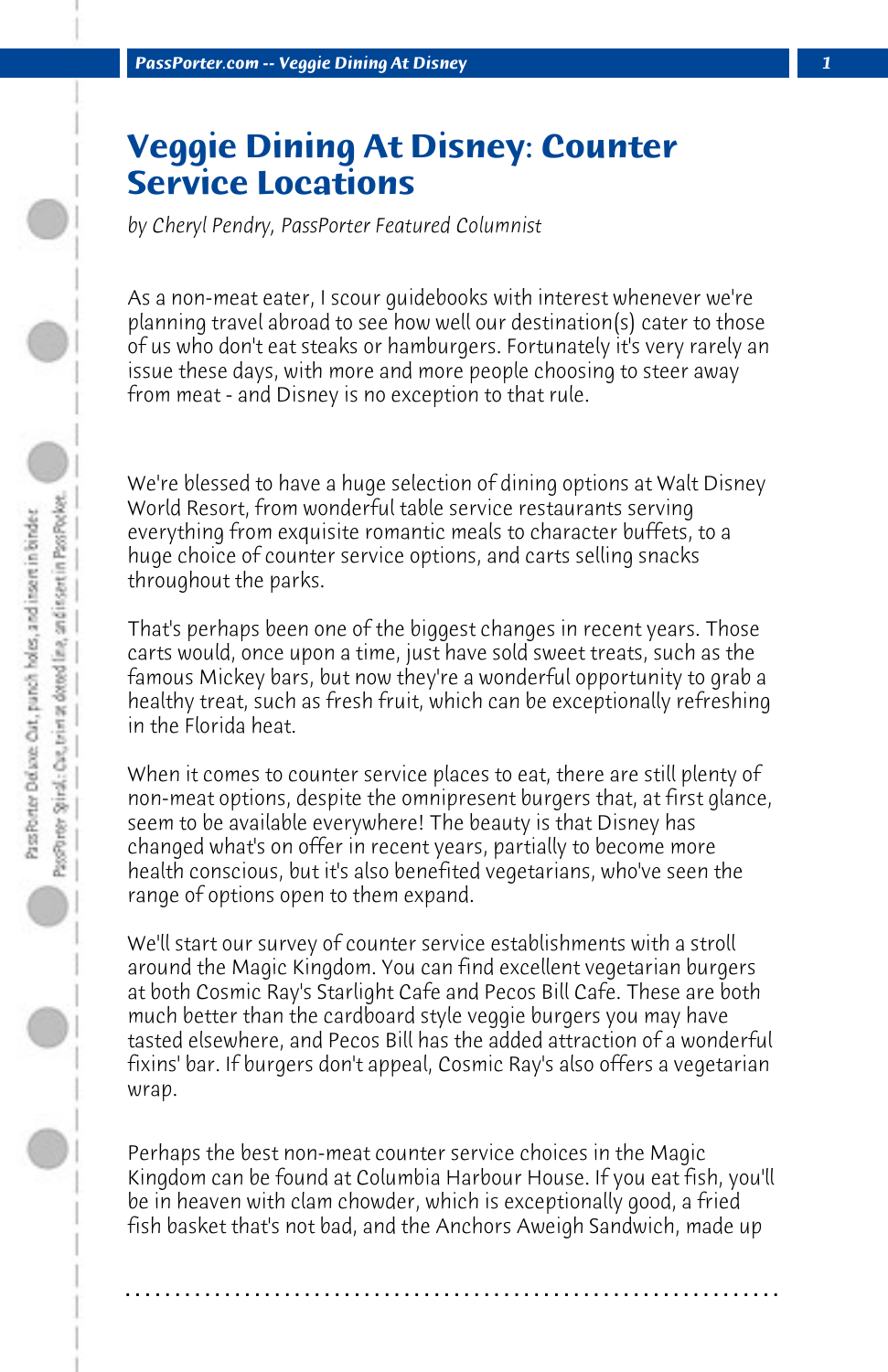of tuna, all on the menu. True veggies will also find plenty, with a lighthouse sandwich, made up with hummus, tomato and broccoli slaw, and a tasty vegetarian chili.

On our most recent visit, we also discovered Pinocchio Village Haus, where the vegetable pizza with salad was a great find. There's also a cheese-only option, and you can have it with or without salad.

Epcot is traditionally the best park when it comes to dining and it's no exception when it comes to vegetarian options. You'll certainly find the widest variety here, with options from various countries around the World Showcase and some offerings in Future World. If you enjoy more unusual food, then make a beeline for the Tangierine Cafe in Morocco, where you can sample some superb dishes, generally based around the national dish, couscous. There are vegetarian Mediterranean wrap with Couscous salad, while the vegetarian platter is also served with couscous salad.

Nearby in Japan, Yakitori House serves up miso soup, a favorite of ours, and fish eaters will be in paradise with sushi, Tokyo rolls, and shrimp udon on offer; all great tasting and filling meals. Staying in the Far East, vegetarian stir fry is available with steamed rice at the Lotus Blossom Cafe in China and there are more Asian offerings at Sunshine Seasons Food Fair in The Land pavilion in Future World, perhaps one of the best choices in the park for non-meat eaters. There's always a vegetarian entree in the Asian section of this counter service eatery and you can also get a roasted beet and goat cheese salad, as well as a grilled vegetable Cuban sandwich.

At Disney's Hollywood Studios I used to dread having to find something I could eat at counter service places, but fortunately the selection there has improved dramatically in recent years. OK, so you're not going to find anything as unusual as in Epcot, but then again, you wouldn't expect to. Sure bets include cheese pizza at Catalina Eddie's and Toy Story Pizza Planet, where you can pick up a cheese pizza or the slightly more exciting veggie pizza, which comes complete with mushrooms, peppers and onions - now that's more like it! Perhaps even more exciting is the addition of a vegetarian cheeseburger to the line-up at Rosie's All American Cafe, although my vote still goes to the veggie burgers at the Magic Kingdom.

Once again, you perhaps expect more from Disney's Animal Kingdom but sadly, even with recent dining changes there, the result is disappointing. Yes, there is cheese pizza from Pizzafari and veggie burgers from Restaurantosaurus, but that's about it, ever since Tusker House became a table service restaurant throughout the day. It's a

**. . . . . . . . . . . . . . . . . . . . . . . . . . . . . . . . . . . . . . . . . . . . . . . . . . . . . . . . . . . . . . . . . .**